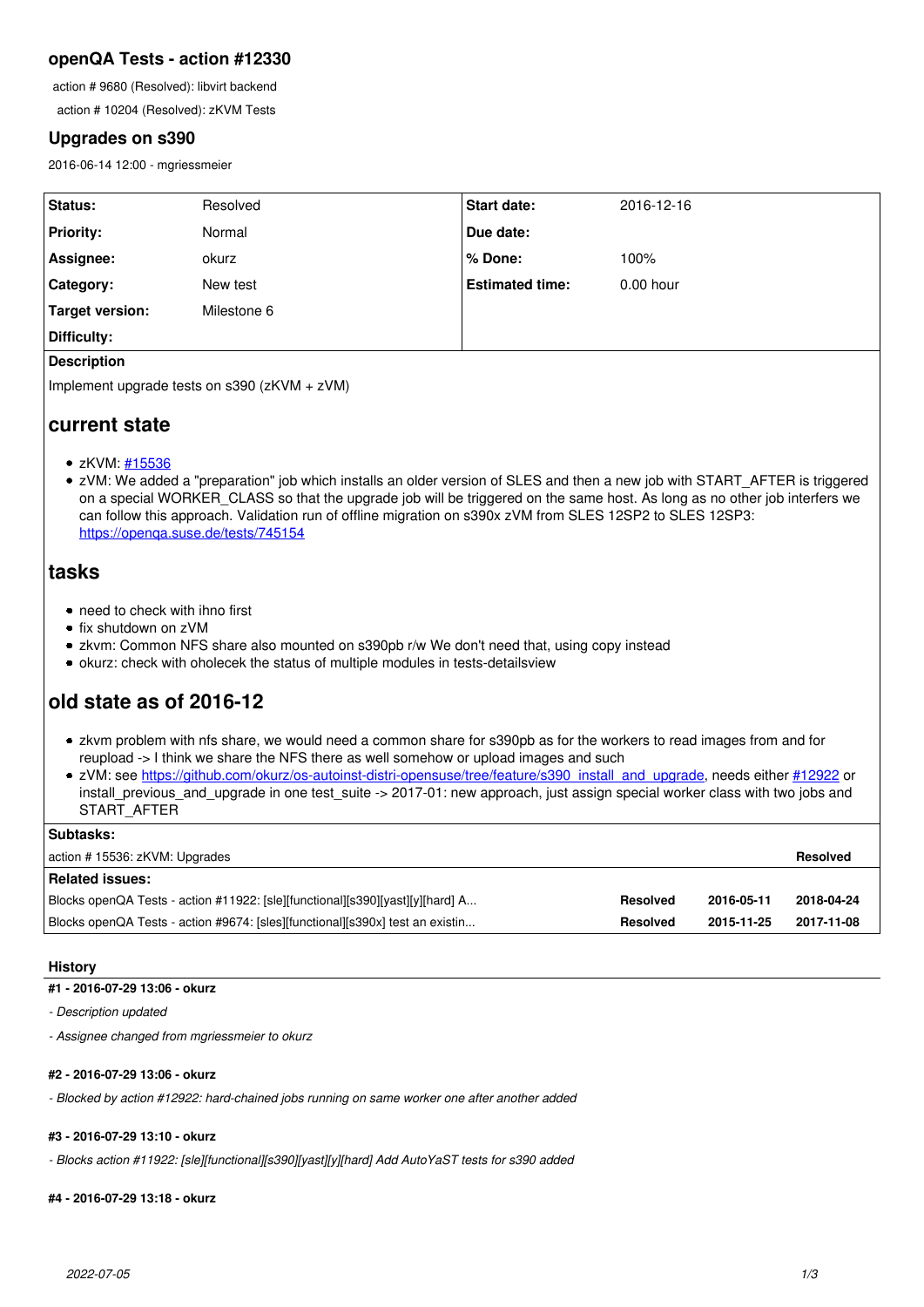*- Blocks action #9674: [sles][functional][s390x] test an existing installation added*

#### **#5 - 2016-08-05 13:50 - okurz**

<http://lord.arch/tests/2616> is a first successful run of "install previous and upgrade". The screenshots are incomplete after the last step when doing the upgrade but the video is complete: <http://lord.arch/tests/2616/file/video.ogv>Enjoy a full installation of SLES 12 SP1 with following upgrade to SLES 12 SP2 :-)

## **#6 - 2016-08-22 15:29 - okurz**

proof of concept PR for test code: <https://github.com/os-autoinst/os-autoinst-distri-opensuse/pull/1684> , needles: https://gitlab.suse.de/openga/os-autoinst-needles-sles/merge\_requests/179

## **#7 - 2016-09-06 10:45 - mgriessmeier**

*- Description updated*

#### **#8 - 2016-11-08 22:44 - okurz**

*- Category set to New test*

## **#9 - 2016-11-10 15:13 - okurz**

*- Blocked by action #13156: os-autoinst: Add support to easily switch VERSION during a test run added*

#### **#10 - 2016-12-08 14:40 - mgriessmeier**

*- Description updated*

#### Update for zkvm:

opened PR: <https://github.com/os-autoinst/os-autoinst-distri-opensuse/pull/2196>

started to create some images and added migration jobs to Test-Development to see if it's working when PR got merged

#### **#11 - 2016-12-16 11:54 - okurz**

*- Target version set to Milestone 5*

#### **#12 - 2016-12-22 16:58 - okurz**

*- Assignee deleted (okurz)*

Not currently working on this one, blocked by  $#12922$  which should be done first, probably also by me, but not in this year ;-)

# **#13 - 2017-01-25 07:21 - okurz**

mariessmeier: I did not yet review or fully understand the scheduling part of openQA but I think we never tried this: Can you just try to schedule two consecutive jobs: One SLE12SP2 installation job and one upgrade job with START\_AFTER=?

# **#14 - 2017-01-25 07:26 - mgriessmeier**

you mean that START\_AFTER will automatically pick the same worker? - Should be worth a try, yeah

# **#15 - 2017-01-30 12:01 - okurz**

*- Blocked by deleted (action #12922: hard-chained jobs running on same worker one after another)*

# **#16 - 2017-01-30 12:01 - okurz**

*- Blocked by deleted (action #13156: os-autoinst: Add support to easily switch VERSION during a test run)*

# **#17 - 2017-01-30 12:22 - okurz**

*- Description updated*

*- Assignee set to okurz*

Our approach following this seems to have worked.

special worker class "s390x-zVM-Upgrade" was added to [worker config](https://gitlab.suse.de/openqa/salt-pillars-openqa/commit/996e5aa8617f18d1f9784e993a042c281b0e5731)

[mgriessmeier](progress.opensuse.org/users/15418) moved the corresponding migration jobs already to the [Migration: Server](https://openqa.suse.de/group_overview/65) job group.